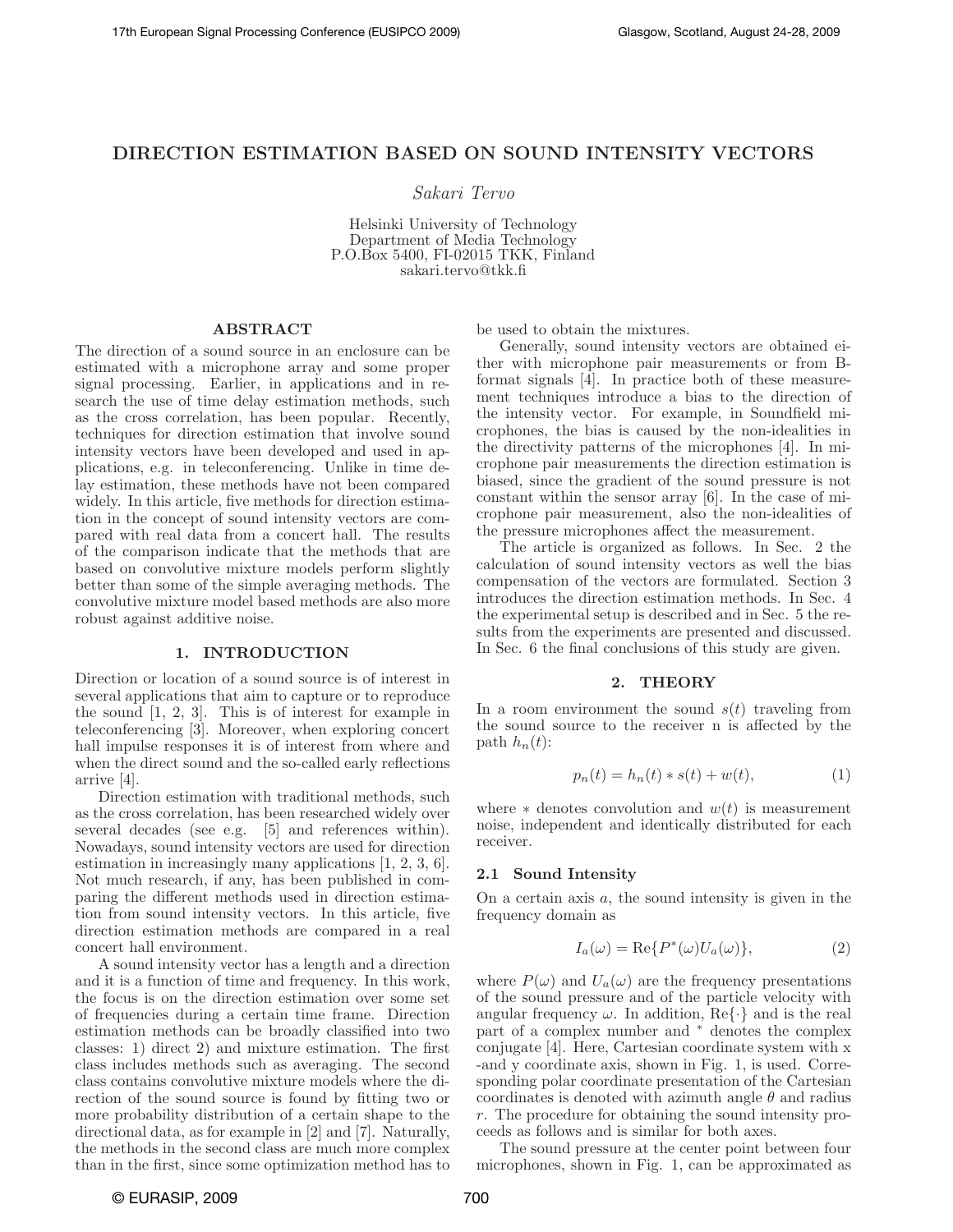the average pressure of the microphones [6]:

$$
P(\omega) \approx \frac{1}{4} \sum_{n=1}^{4} P_n(\omega).
$$
 (3)

For x-axis, in frequency domain the particle velocity is estimated as

$$
U_{\mathbf{x}}(\omega) \approx \frac{-j}{\omega \rho_0 d} [P_1(\omega) - P_2(\omega)],\tag{4}
$$

where  $d$  is the distance between the two receivers and  $\rho_0 = 1.2 \text{ kg/m}^3$  is the median density of the air and j is the imaginary unit.

Now, the sound intensity in (2) can be estimated with the approximations in (3) and (4). For obtaining the y-component of the sound intensity, the microphones 1 and 2 are replaced in (4) with microphones 3 and 4.

### 2.2 Bias Compensation for the Square Grid

Since the pressure signals are subtracted from each other in the approximation made in (4), the azimuth angle  $\theta$  of the intensity suffers from a systematic bias [6]. This bias can be formulated for a four-microphone square grid as [6]

$$
\theta_{\text{biased}} = \frac{\sin(\omega \frac{d}{2c} \sin(\theta))}{\sin(\omega \frac{d}{2c} \cos(\theta))},\tag{5}
$$

where  $c = 343$  m/s is the speed of sound. The bias can be compensated by finding the inverse of (5). However, this equation does not have any closed form solution. Kallinger et al. [6] estimate the inverse function with linear interpolation. In addition, the inverse function is known [6] to have an upper limit at  $f_{\text{max}} = c/(d\sqrt{2})$ , where  $\omega = 2\pi f$ , i.e.

$$
0 < \omega \frac{d}{2c} < \frac{\pi}{\sqrt{2}}.
$$

In this work the linear interpolation for finding the solution to the inverse function of (5) is included and used for compensating the azimuth angles. The unbiased estimate, i.e. the compensated angle at i:th frequency bin is denoted with  $\theta_i$ .

# 3. METHODS FOR DIRECTION ESTIMATION

In a certain time window, sound intensity vectors are estimated over a set of frequencies. Each intensity vector at frequency bin i, consists of a radial component  $r_i$  and of an angular component  $\theta_i$ . In this article, the focus is on finding the direction of a sound source from a set of radial and angular components. Next, five methods for direction estimation are formulated.

# 3.1 Circular Mean and Median

In direction estimation one has to take into account the fact that the data is circular. Therefore, for example the mean of a set of angles  $\theta = [\theta_1, \theta_2, ..., \theta_N], \theta_i \in (-\pi, \pi]$ is defined as the circular mean (CME) [8]:

$$
\hat{\theta}_{\text{CME}} = \arg\bigg\{\sum_{i=1}^{N} w_i e^{j\theta_i}\bigg\},\tag{6}
$$



Figure 1: The square grid with four microphones and the coordinate system.

where  $\arg\{\cdot\}$  is the argument of a complex number, and  $w_i = 1/N$  is the weighting function. In principle, the weighting function can be chosen freely. If the weighting function is chosen as  $w_i = r_i$ , with  $\sum r_i = 1$ , where  $r_i$ is the corresponding radial component of an intensity vector, then CME is equal to the mean of the Cartesian presentation (MCA) of the sound intensity, i.e.:

$$
\arg\left\{\sum_{i=1}^{N} r_i e^{j\theta_i}\right\} = \arctan\left\{\frac{E\{\mathbf{I}_y\}}{E\{\mathbf{I}_x\}}\right\} := \hat{\theta}_{\text{MCA}},\quad(7)
$$

where  $E\{\cdot\}$  is the expected value,  $\mathbf{I}_x = [x_1, x_2, ..., x_N],$ and  $\mathbf{I}_y = [y_1, y_2, ..., y_N]$  are the Cartesian presentation of the vectors.

Here, the circular median (CMD) is defined analogously to CME:

$$
\hat{\theta}_{\text{CMD}} = \arg \left\{ \text{Me} \left\{ \text{Re}\{w_i e^{j\theta_i}\} \right\} + j \text{Me} \left\{ \text{Im}\{w_i e^{j\theta_i}\} \right\} \right\},\tag{8}
$$

where  $\text{Me}\{\cdot\}$  is the median. The mode could also be used instead of the median, but this is not considered in this article. Again, the weighting function can be selected freely. Here,  $w_i = 1/N$  is selected as earlier with CME.

# 3.2 Mixture Models

When inspecting the distribution of the azimuth angle of the intensity vectors, for example in Fig. 2, one can notice that the azimuth angle is a mixture of two distributions rather than one. In the example in Fig. 2 the distribution that has smaller variance (or higher concentration) is caused by the sound source. The second distribution models the noise floor. The shape of these distributions is defined by the impulse response, i.e. the room and the frequency content of the source signal. A new sound source in the room always introduces a new distribution to the total azimuth distribution [2, 7].

Since the azimuth angle is circular, wrapped distributions have to be used for the fitting. Here, two distributions are tested. The first one is the von Mises probability distribution (VM) [2, 8]:

$$
f_{\rm VM}(\theta|\mu,\kappa) = \frac{e^{\kappa \cos(x-\mu))}}{2\pi \mathcal{I}(0,\kappa)},\tag{9}
$$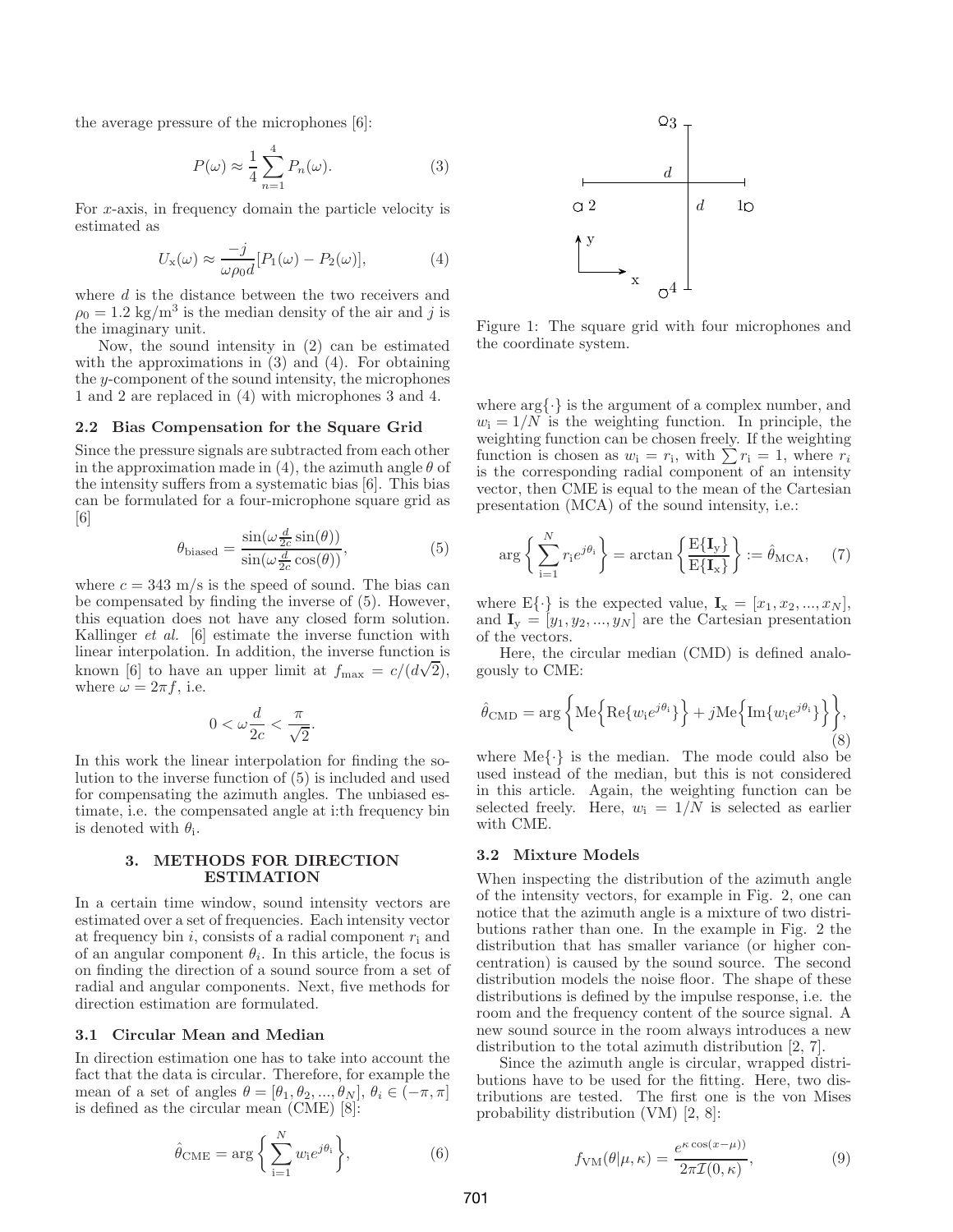

Figure 2: Examples of the normalized histogram of the estimated azimuth angles (top,  $-$ ), the von Mises mixture model (middle, - -), and the wrapped Gaussian mixture model (bottom, - -), with mixture components shown separately  $(-)$ . The vertical lines  $(-)$  illustrate the true angle  $\theta_s = -19^\circ$  (top), and estimated source directions  $\hat{\theta}_{VMM} = -23^{\circ} \text{ (middle)}$ ,  $\hat{\theta}_{WGM} = -22^{\circ} \text{ (bot-1)}$ tom). Source position S3 and receiver position R2 was used (see Sec. 4).

where  $\kappa$  is a measure of concentration,  $\mu$  is the mean, and  $\mathcal{I}(0,\kappa)$  is the modified Bessel function of order 0. The second tested distribution is the wrapped Gaussian probability distribution (WG)[9]:

$$
f_{\rm WG}(\theta|\mu,\sigma) = \frac{1}{\sqrt{2\pi\sigma^2}} \sum_{k=-K}^{K} e^{\frac{-(\theta-\mu-2\pi k)^2}{\sigma^2}}, \qquad (10)
$$

where  $\sigma^2$  is the variance,  $\mu$  is the mean, and  $2K + 1$  is the number of Gaussian to be wrapped, here  $K = 2$ .

The mixture model is formulated as the sum of the distributions:

$$
p(\theta|\boldsymbol{\mu}, \boldsymbol{\rho}) = \sum_{m=1}^{M} a_m f^{(m)}(\theta | \mu_m, \rho_m), \qquad (11)
$$

where, m indicates the index of a mixture,  $f = f_{\text{WG}}$ for the wrapped Gaussian mixture model (WGM), and  $f = f_{\text{VM}}$  for the von Mises mixture model (VMM). Parameters  $\mu = [\mu_1, \mu_2, ..., \mu_M]$  and  $\rho = [\rho_1, \rho_2, ..., \rho_M]$  depend also on the model. The weighting factor is here selected as  $a_m = 1/M$  and the number of mixtures is  $M = 2$ , since there is only a single sound source. Thus,

one of the mixture components models the noise floor and the other one the sound source. The direction of the source is then estimated as the mean parameter  $\mu$  of the mixture component which has smaller variance (WGM) or higher concentration (VMM). These estimated directions are noted here with  $\hat{\theta}_{\text{WGM}}$  according to the used model.

In order to find the parameters of the mixture model, an optimization algorithm has to be used. The search criteria is the same as in maximum-likelihood estimation, where the goal is to maximize the likelihood

$$
L(\boldsymbol{\mu}, \boldsymbol{\rho}) = \sum_{i=1}^{N} \log p(\theta_i | \boldsymbol{\mu}, \boldsymbol{\rho}).
$$
 (12)

Here, the parameters are sought with MATLAB's fminsearch which uses the Nelder-Mead method [10]. Other optimization algorithms that are more optimal for this problem could be used as well, e.g. the expectationmaximization algorithm. Figure 2 shows examples of distributions estimated with both of the models and an example of the original probability distribution function (PDF), i.e. the normalized histogram of the estimated directions.

#### 4. EXPERIMENTAL SETUP

A microphone array consisting of two four-microphone grids (see Fig. 1) was used. The four-microphone grids share the same center point, having  $d = 10$  mm and  $d = 100$  mm. The smaller grid is used for the frequencies from 1 kHz to 5 kHz and the larger for frequencies from 100 Hz to 1 kHz. The bias compensation is done separately for both arrays.

The methods were tested with real concert hall data. The impulse response measurement setup in the concert hall (Pori, located in Finland) is given in Fig. 3. This concert hall has 700 seats and a reverberation time of approximately 2.1 seconds. The signals were recorded at 48 kHz with three sound source locations (S), and five receiving (R) locations for the array. Here, the first three receiver positions are used (R1-R3 in Fig. 3). The sound source was an omnidirectional loudspeaker of 26 cm diameter, consisting of 12 driver elements.

Two source signals, 2 seconds of violin playing a signal tone and 2 seconds of white noise, were convolved with the measured impulse responses. Then, signal-tonoise ratio (SNR) was varied by adding white noise  $(w(t))$ in (1)) to the signals. Next, sound intensity vectors were calculated and compensated as stated in Sec. 2. The direction was estimated from the intensity vectors with the methods introduced in Sec. 3 on a frame by frame basis. Frames with 1024 samples in length and 50 % overlap were used. For each method and test condition, this leads to  $9 \times 187 = 1683$  direction estimates. Moreover, 8192 bins was used in the fast Fourier transform. This implies that the direction was estimated from 837 frequency bins, since the frequency band was from 100 to 5 kHz.

## 5. RESULTS AND DISCUSSION

In order to compare the methods, the estimated directions are processed as follows. Firstly, the anomalies are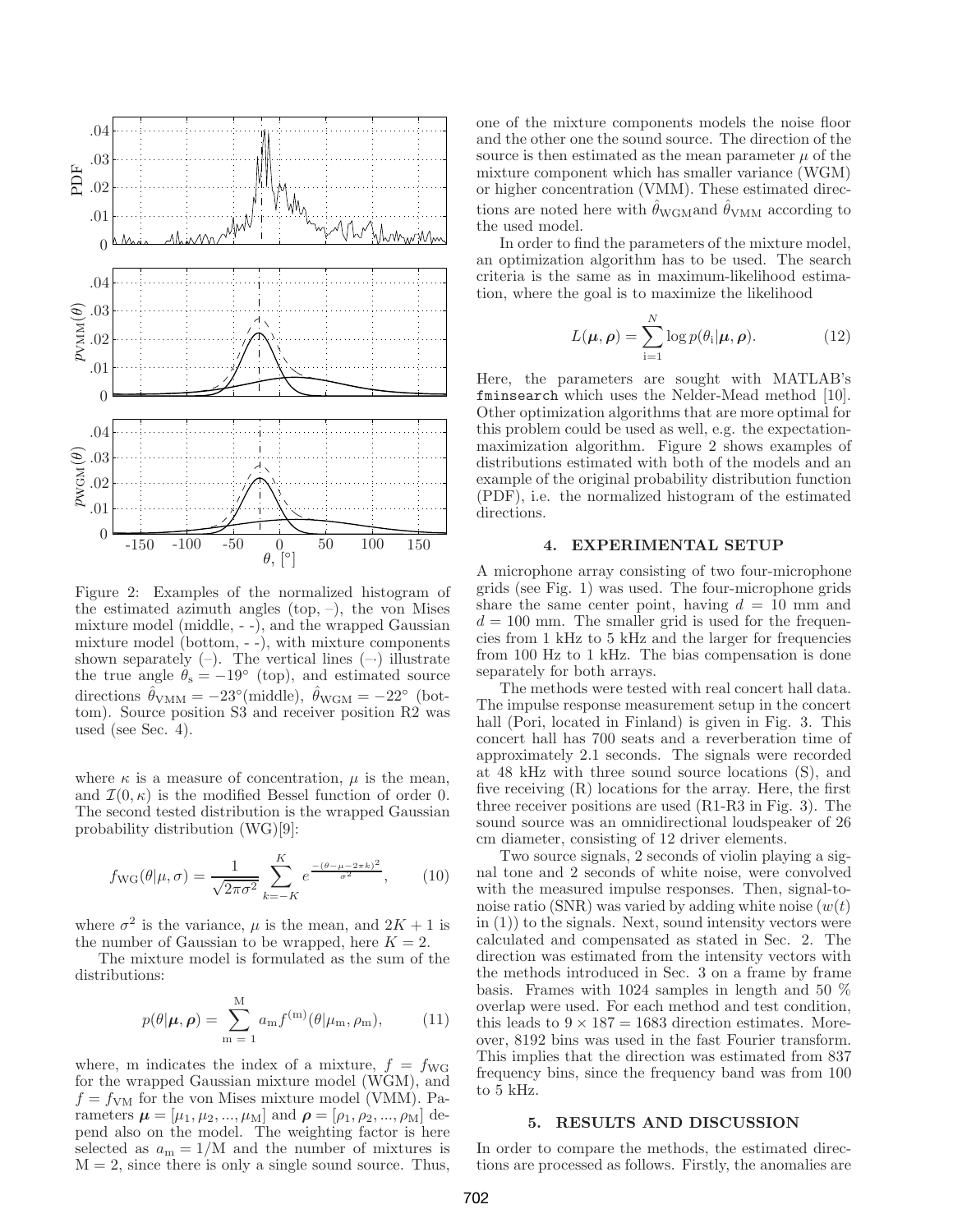

Figure 3: Receiver (R) and source (S) positions in the concert hall of Pori. Receiver positions R1, R2, and R3, and source positions S1, S2, and S3 were used in the experiments.

removed from the direction estimates. Here, the threshold criteria for an anomaly is  $30^\circ$ , i.e. if  $|\hat{\theta}_i - \theta_s| > 30^\circ$ , where  $\theta_s$  is the true angle of the sound source, the estimate  $\hat{\theta}_i$  is considered to be an anomaly. The goodness of a method is evaluated with three measures. The first measure is the percentage of anomalies  $P_{AN}$ , the second measure is the circular bias of the non-anomalous estimates  $\tilde{\theta}_i$ :

$$
\mu_{\theta} = \left| \arg \left\{ \sum_{i=1}^{\tilde{N}} e^{j(\tilde{\theta}_{i} - \theta_{s})} \right\} \right|
$$

and the third is the circular standard deviation:

$$
\sigma_{\theta} = \left[ 2 \bigg( 1 - \frac{1}{\tilde{N}} \bigg\| \sum_{i=1}^{\tilde{N}} e^{j(\tilde{\theta}_{i} - \theta_{s})} \bigg\| \bigg) \right]^{1/2},
$$

where  $\tilde{N}$  is the number of non-anomalous estimates,  $|\cdot|$ is the absolute value of a real number and  $|| \cdot ||$  is the length of a complex number.

The results of the experiments for a white noise source signal are presented in Fig. 4 and for a violin source signal in Fig. 5. As expected, since white noise has energy in all frequencies it provides more robustness against additive noise and gives more accurate direction estimation results than a violin source signal.

As one can see from Figs. 4 and 5, the mixture model based estimation methods, VMM and WGM, perform the best in all conditions, VMM having lowest number of anomalies in total, and therefore performing the best of all the methods. The best estimator from the first class (introduced in Sec. 3.1) is CME. However, the differences in the performance between the mixture model based estimation methods and two simple averaging methods, CME, and CMD, are not drastical. The worst estimator in all conditions is clearly MCA. Even with the highest SNR the percentage of anomalies is high  $(P_{AN} \approx 38 \%)$ .



Figure 4: Bias (top) and standard deviation (middle) of the non-anomalous estimates, as well as the percentage of anomalies (bottom) against SNR. White noise was used as the source signal and the reverberation time is about 2.1 seconds.

VMM is the most robust method against additive noise. In Fig. 5, VMM has less than 50 % of anomalies in all the test conditions. Thus, even with high noise level VMM is able to find the distribution caused by the sound source. One reason for this might be that, although the total energy of the noise is higher than the energy of the sound source, the distribution caused by the noise has much smaller concentration than the distribution caused by the sound source.

The bias of all methods is less than 4  $\degree$  in all cases. With noise source the bias increases in general when the SNR increases. Thus, the error distribution is biased more with high SNR. The reasons behind this unexpected behaviour are not clear. When the SNR is high the bias is introduced by the reverberation. Perhaps, this is caused by the non-idealities in the microphones. However, with violin source signal the trend of the bias is the opposite. The general trend of the standard deviation is that it decreases when the SNR increases, as expected.

As the results indicated, MCA is not a good method to estimate the direction of arrival from a continuous signal. MCA gives very often anomalous estimates. This is caused by the weighting with the radial components, since when the weighting is not used, as in CME, the